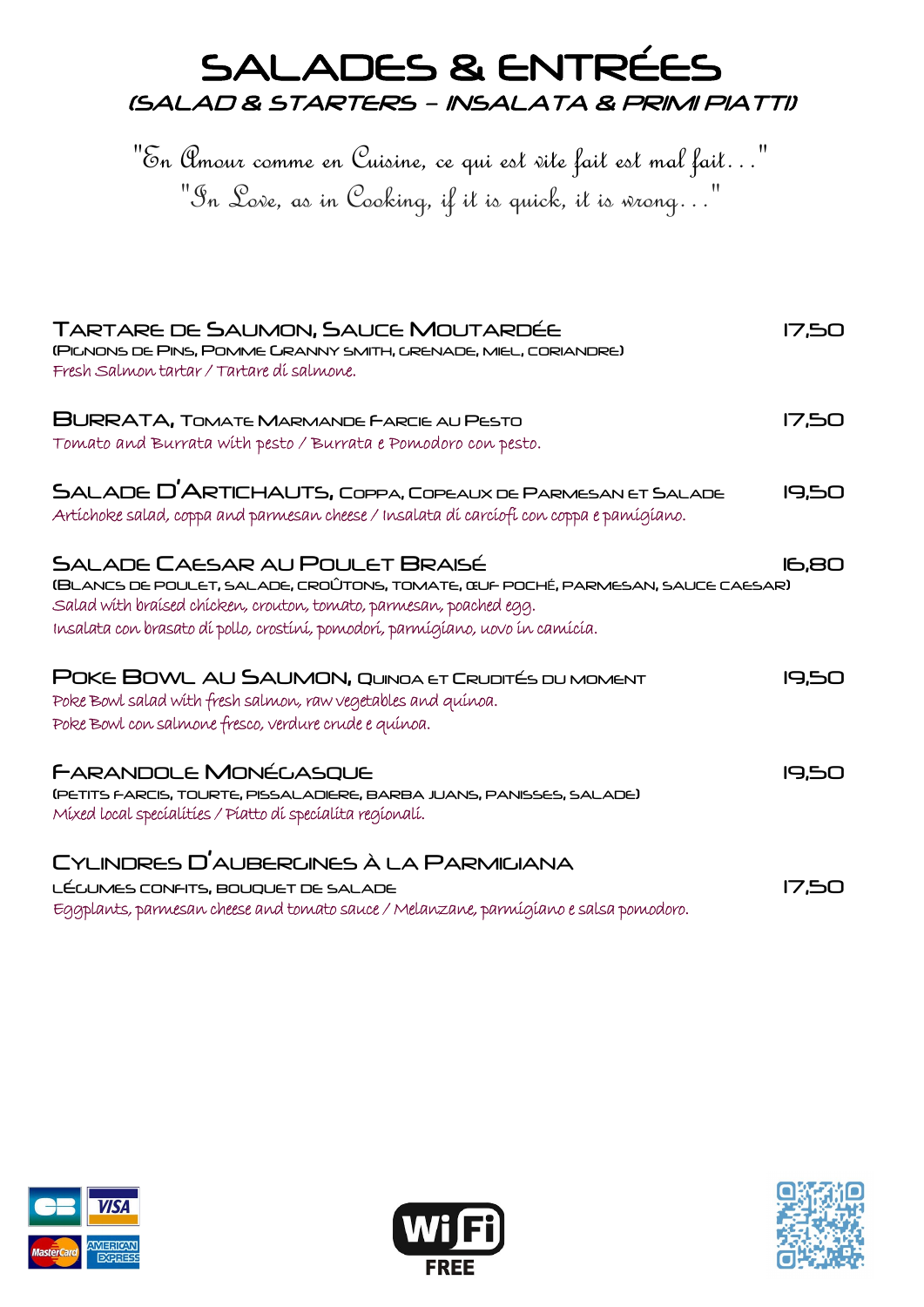PIZZAS

| <b>MARGUERITE</b>                                                                           | 05.51         |
|---------------------------------------------------------------------------------------------|---------------|
| (SAUCE TOMATE, FROMACE, OLIVES, ORIGAN)                                                     |               |
| Tomato, cheese, olíves, orígan / Pomodoro, formaggio, olíve, orígano.                       |               |
| NAPOLITAINE                                                                                 | 13,50         |
| (SAUCE TOMATE, FROMACE, OLIVES, ANCHOIS, ORIGAN)                                            |               |
| Tomato, cheese, olíves, anchovies, orígan / Pomodoro, formaggío, olíve, accíughe, orígano.  |               |
| <b>REINE</b>                                                                                | <b>ILI,OO</b> |
| (SAUCE TOMATE, FROMACE, JAMBON, CHAMPICNONS, ORICAN)                                        |               |
| Tomato, cheese, ham, mushrooms, orígan / Pomodoro, formaggío, proscíutto, funghí, orígano.  |               |
| <b>4 FROMALES</b>                                                                           | <b>14,50</b>  |
| (SAUCE TOMATE, CAMEMBERT, CANTAL, MOZZARELLA, CHÈVRE)                                       |               |
| Tomato, mozzarella, cantal, camembert, goat cheese.                                         |               |
| Pomodoro, mozzarella, cantal, camembert, formaggio di capra.                                |               |
| <b>PAYSANNE</b>                                                                             | <b>14,80</b>  |
| (SAUCE TOMATE, FROMACE, POULET, OILNON, CHAMPILNONS, ORILAN)                                |               |
| Tomato, cheese, chícken, oníon, mushrooms, orígan.                                          |               |
| Pomodoro, formaggío, pollo, cípolle, funghí orígano.                                        |               |
| <b>CANNIBALE</b>                                                                            | <b>15,50</b>  |
| (SAUCE TOMATE, FROMACE, VIANDE HACHÉE, ŒUF, ORIGAN)                                         |               |
| Tomato, cheese, minced beef meat, egg, origan.                                              |               |
| Pomodoro, formaggío, carne dí manzo trítata, uova, orígano.                                 |               |
| COPPA ET PESTO                                                                              | <b>15,50</b>  |
| (SAUCE TOMATE, FROMACE, COPPA, PISTOU, ORICAN)                                              |               |
| Tomato, cheese, coppa, pesto, orígan / Pomodoro, formaggio, coppa, pesto, orígano.          |               |
| <b>DIABOLIQUE</b>                                                                           | <b>14,80</b>  |
| (SAUCE TOMATE, FROMACE, POIVRON, OICNON, CHORIZO, ORIGAN)                                   |               |
| Tomato, cheese, oníon, peppers, chorízo / Pomodoro, formaggio, cípolle, pepperoní, chorízo. |               |

Prix nets en euros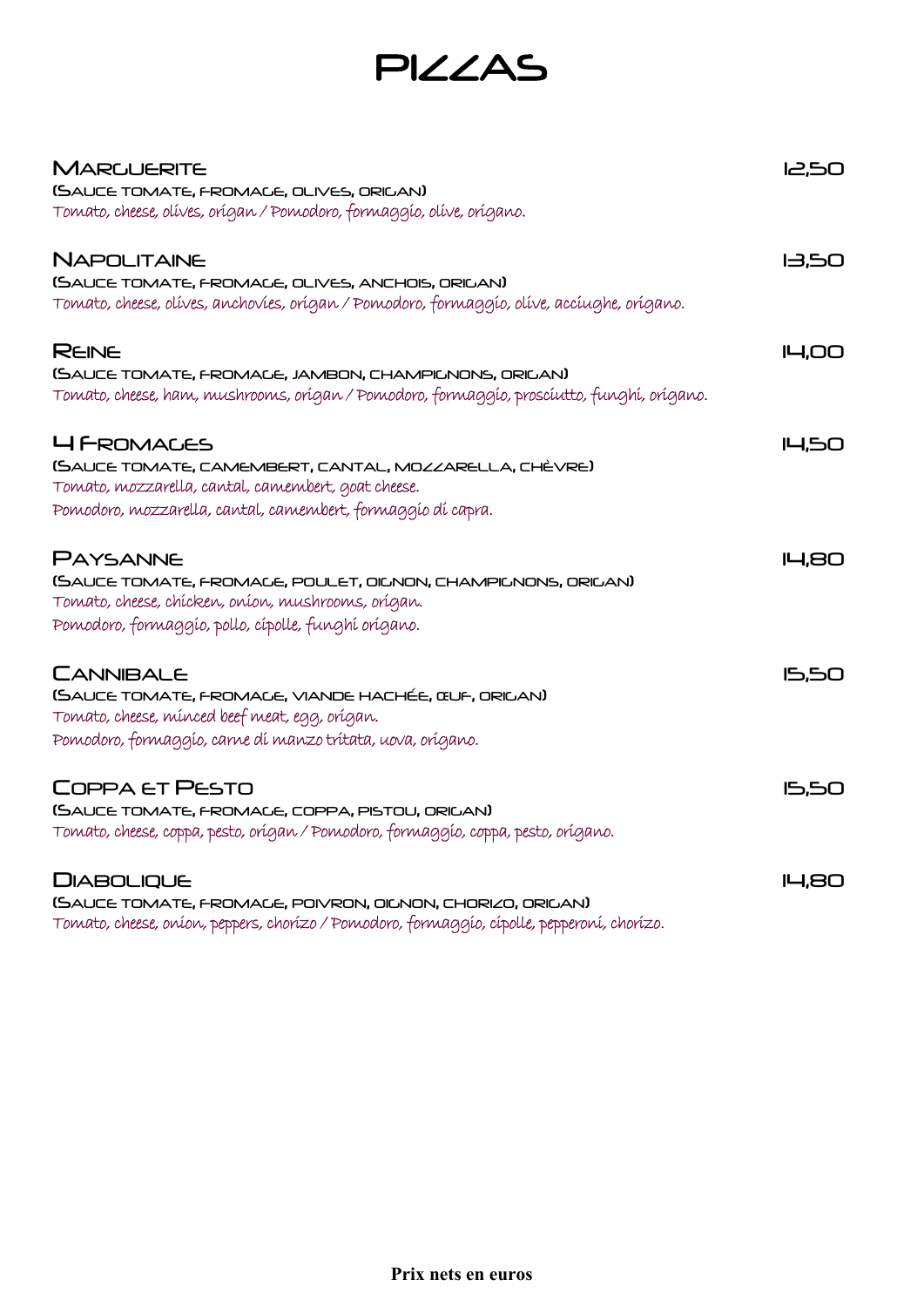## PÂTES (PASTA DISHES – PASTA ITALIANA)

| <b>FUSILI AU PESTO</b><br>Fusílí Pasta with pesto sauce / Fusílí al pesto.                             | <b>16,50</b> |
|--------------------------------------------------------------------------------------------------------|--------------|
| <b>CNOCCHI FAÇON CARBONARA « COPPA »</b><br>Gnocchí with cream and Coppa / Gnocchí alla crema e Coppa. | 18,50        |
| LINGUINI ALLE VONGOLE (PALOURDES)<br>Línguíní With clams / Línguíní alle vongole.                      | 22,50        |

### VIANDES (MEAT DISHES – CARNE)

| <b>AMERICAN CHEESEBURGER FRITES ET SALADE VERTE</b><br>(STEAK HACHÉ, SALADE, TOMATE, OICNON CONFIT, CHEDDAR, SAUCE COCKTAIL)<br>American Cheeseburger with french fries / Americano Cheeseburger con patatine fritte. | 18,50 |
|-----------------------------------------------------------------------------------------------------------------------------------------------------------------------------------------------------------------------|-------|
| <b>TARTARE DE BŒUF FRITES ET SALADE VERTE</b><br>Beeftartar/Tartaro di manzo.                                                                                                                                         | 19.50 |
| <b>WOK DE POULET FAÇON THAI ET SES NOUILLES SAUTÉES</b><br>Chícken Wok Thaí style / Wok dí Pollo alla Thaïlandese.                                                                                                    | 19,50 |
| SOURIS D'ACNEAU BRAISÉE, POIRES ET ROMARIN,<br>RISOTTO AUX 2 CITRONS ET COURGETTES.<br>Roasted lamb shank / Stinco d'agnello arrosto.                                                                                 | 28,00 |
| FAUX-FILET À LA PLANCHA, SAUCE POIVRADE, POMMES GRENAILLES<br>Sírloín steak / Controfiletto.                                                                                                                          | 23,50 |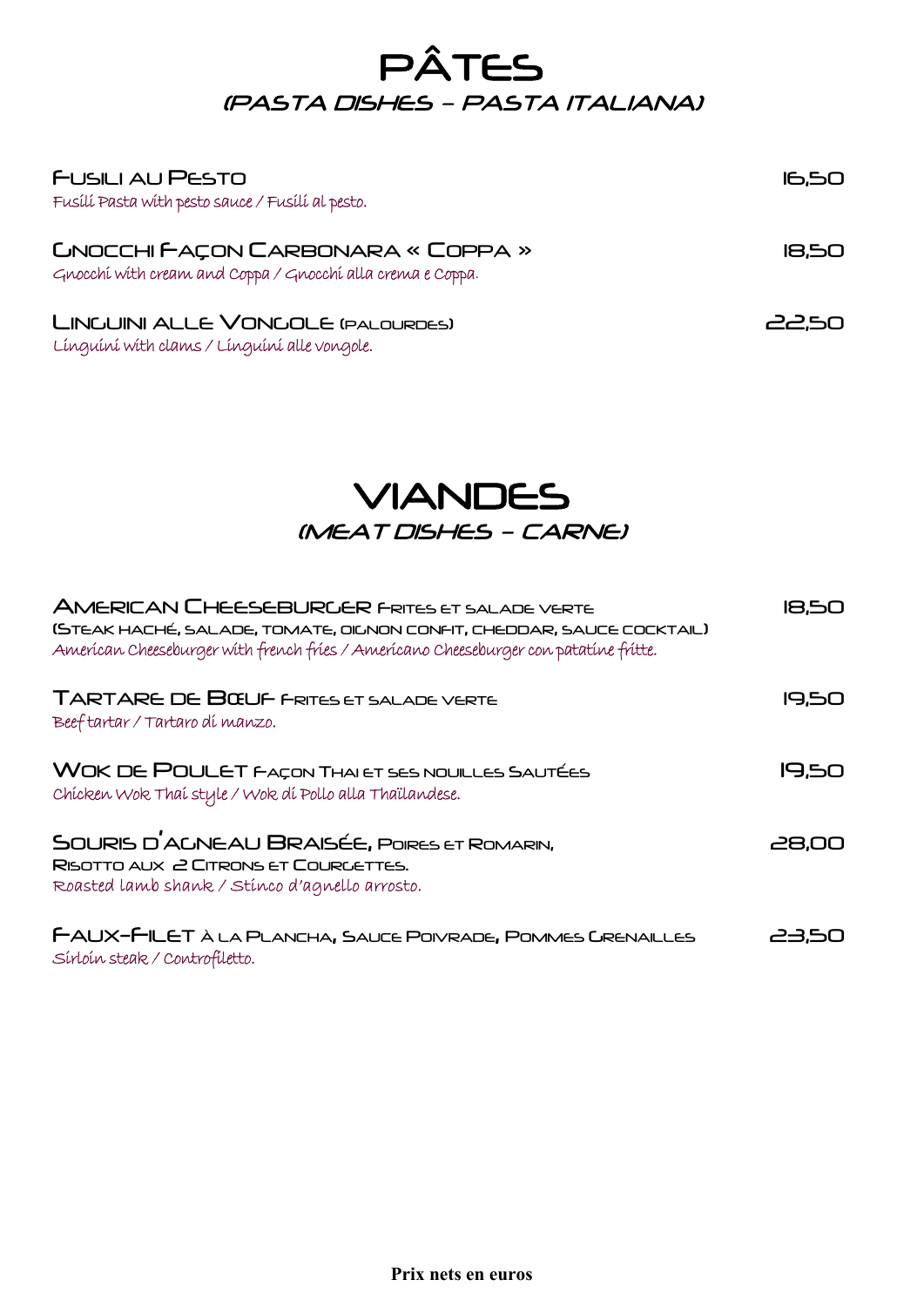### POISSONS ET CRUSTACÉS (FISH AND SHELLFISH DISHES – PESCE E CROSTACEI)

| SEICHE À LA PLANCHA, SAVEUR PAPRIKA ET LÉCUMES DU MOMENT<br>Cuttlefish on the plancha / Seppie alla plancha.                                    | 26,50 |
|-------------------------------------------------------------------------------------------------------------------------------------------------|-------|
| MI-CUIT D'ESPADON À LA PLANCHA<br>MARINÉ AU CURRY DOUX, SAUCE VIERCE, LÉCUMES DU MOMENT<br>Swordfish on the plancha / Pesce Spada alla plancha. | 23,50 |
| <b>LJAMBAS MARINÉES AUX THYMS ET ACRUMES</b><br>RISOTTO AUX 2 CITRONS ET COURGETTES<br>Prawns on the plancha / Gamberoni sulla plancha.         | 34,00 |
| FILETS DE LOUP AU BEURRE BLANC ET GRENADE, LÉCUMES DU MOMENT                                                                                    | 29.00 |

# MENU ENFANT à 12,50

#### (CHILDREN MENU, MENU PER BAMBINO)

Sea bass cream butter Sauce and pomegranate / Branzino ai ferri e crema di burro e melograno.

(Maximum 12 ans - maximum age 12 years - massimo 12 anni)

#### PIZZA MARGUERITE

(SAUCE TOMATE, FROMAGE, OLIVES, ORIGAN) Tomato, cheese, olives, origan / Pomodoro, formaggio, olive, origano.

OU

**STEACK HACHÉ, FRITES** Hamburger with French fries / Hamburger con patatine fritte.

#### OU

FUSILI SAUCE NAPOLITAINE Fusili pasta with tomato sauce / Fusili alla Napolitana.

#### \*\*\*\*\*\*\*\*\*\*

SALADE DE FRUITS FRAIS Fresh fruit salad / Macedonia di fruta.

OU

PETIT POT **LLACÉ** Ice cream / Gelato.

#### OU

 <sup>M</sup>OUSSE CHOCOLAT Chocolate mousse / Mousse al cioccolato.

Prix nets en euros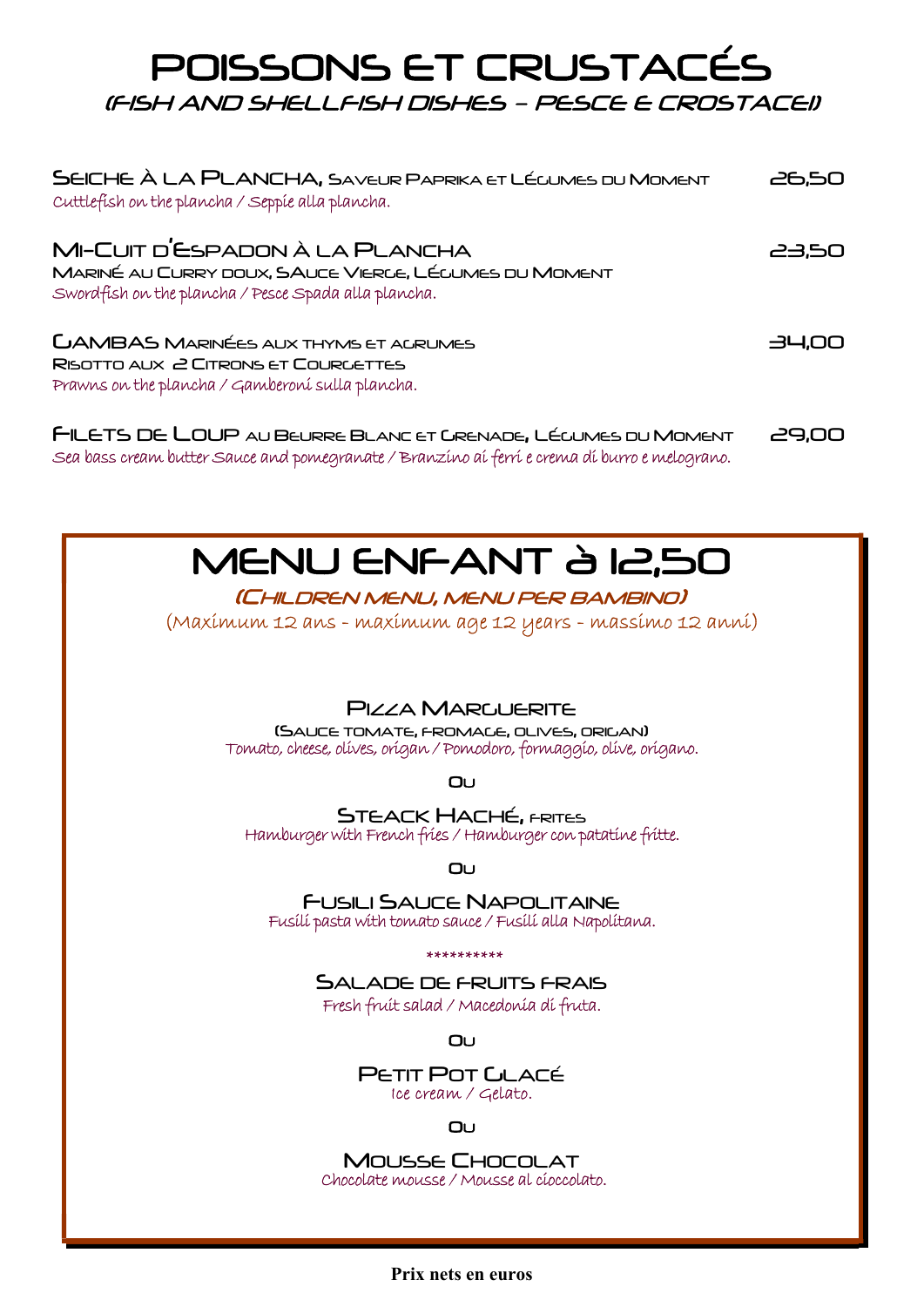# FORMULE DU MIDI à 19,50

(SAUF WEEK-END ET JOURS FERIÉS) (QUANTITÉS LIMITÉES – JUSQU'À ÉPUISEMENT)

NOT WEEKEND AND PUBLIC HOLIDAYS / NO WEEK-END E GIORNI FESTIVI (SERVED ONLY AT THE LUNCH TIME) / (SOLTANTO A MEZZOGIORNO)

PLAT DU JOUR

Today's special / Speciale di oggi

+

DESSERT DU JOUR

Dessert of the day / Dolce del giorno.